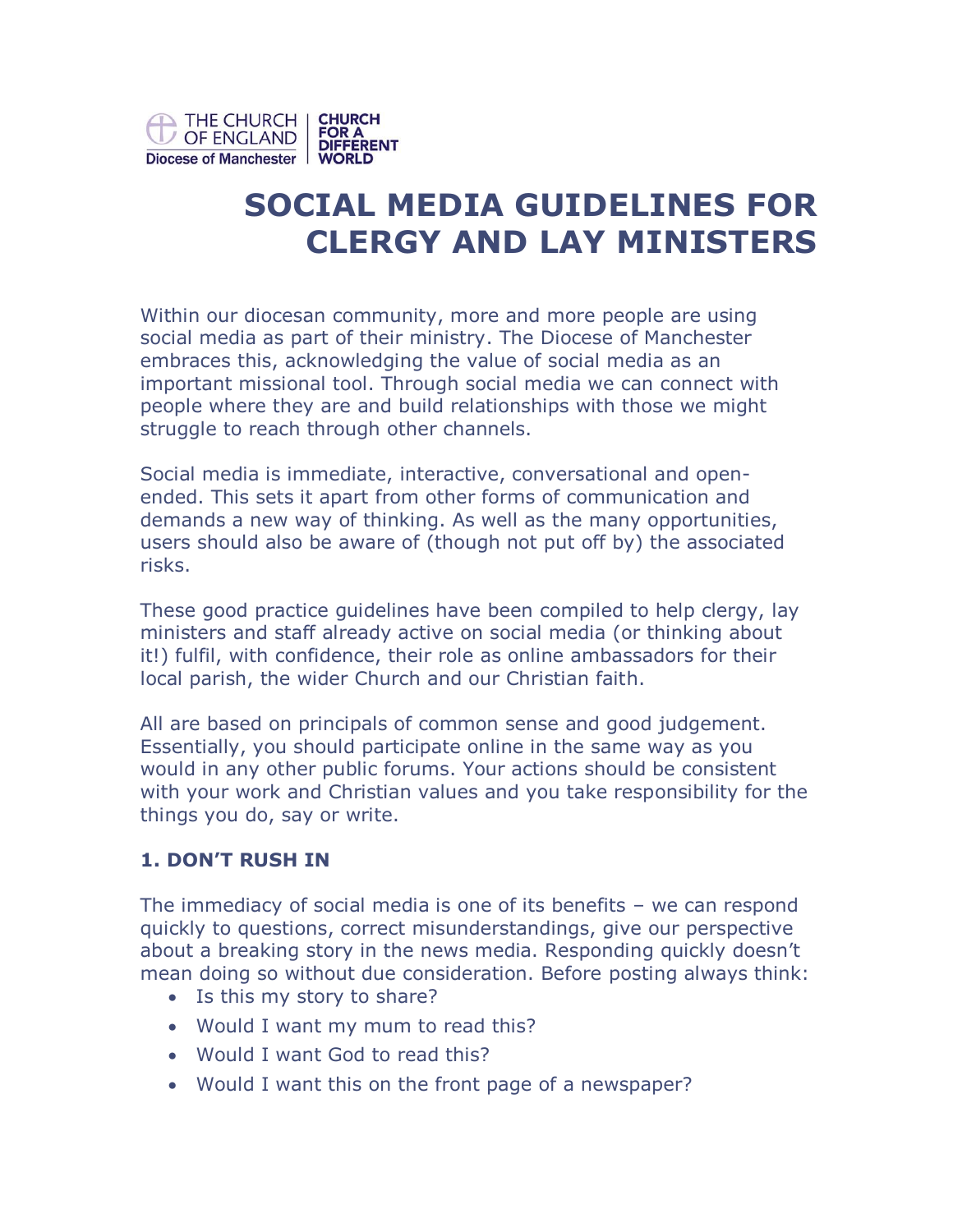This point applies even before you start posting your own content. Spend a while listening to others, getting a feel for the tone in that particular forum, giving thought to how you might participate.

#### **2. TRANSIENT YET PERMANENT**

Social media updates are immediate and will outdate quickly BUT they can have a more lasting impact and you should assume that anything you post is permanent and will be shared with others. Even if you delete it later on, it may have been seen and re-published or referred to elsewhere

# **3. YOU'RE AN AMBASSADOR**

Like it or not, if you are ordained, lead in or are employed by the Church, others will see you in your public role as a representative of the Church. If talking about a church matter, make it clear that these are your personal opinions and not those of the Church of England or the diocese.

# **4. BLURRING OF PUBLIC AND PRIVATE LIVES**

As a member of the clergy, anything you do or say in the public domain will be interpreted by the public as being representative of the Church – even if you feel you are speaking in a personal capacity rather than an official one. Be aware that any controversial or sensitive comments you make may attract attention of the media. Consider setting up different accounts for ministry and personal use to help set definite boundaries. Use privacy settings wisely.

# **5. SAFEGUARDING**

The informality that social media encourages can mean that it might be harder to maintain a professional distance that is required when working with children, young people and the vulnerable. Communicating directly online with someone, for example with private messaging, is like meeting them in private. Make sure you communicate appropriately with young people and be aware of the risks to them of online bullying.

You should not accept "friend requests" from young (under 18) or vulnerable people and in no circumstance should you initiate a request